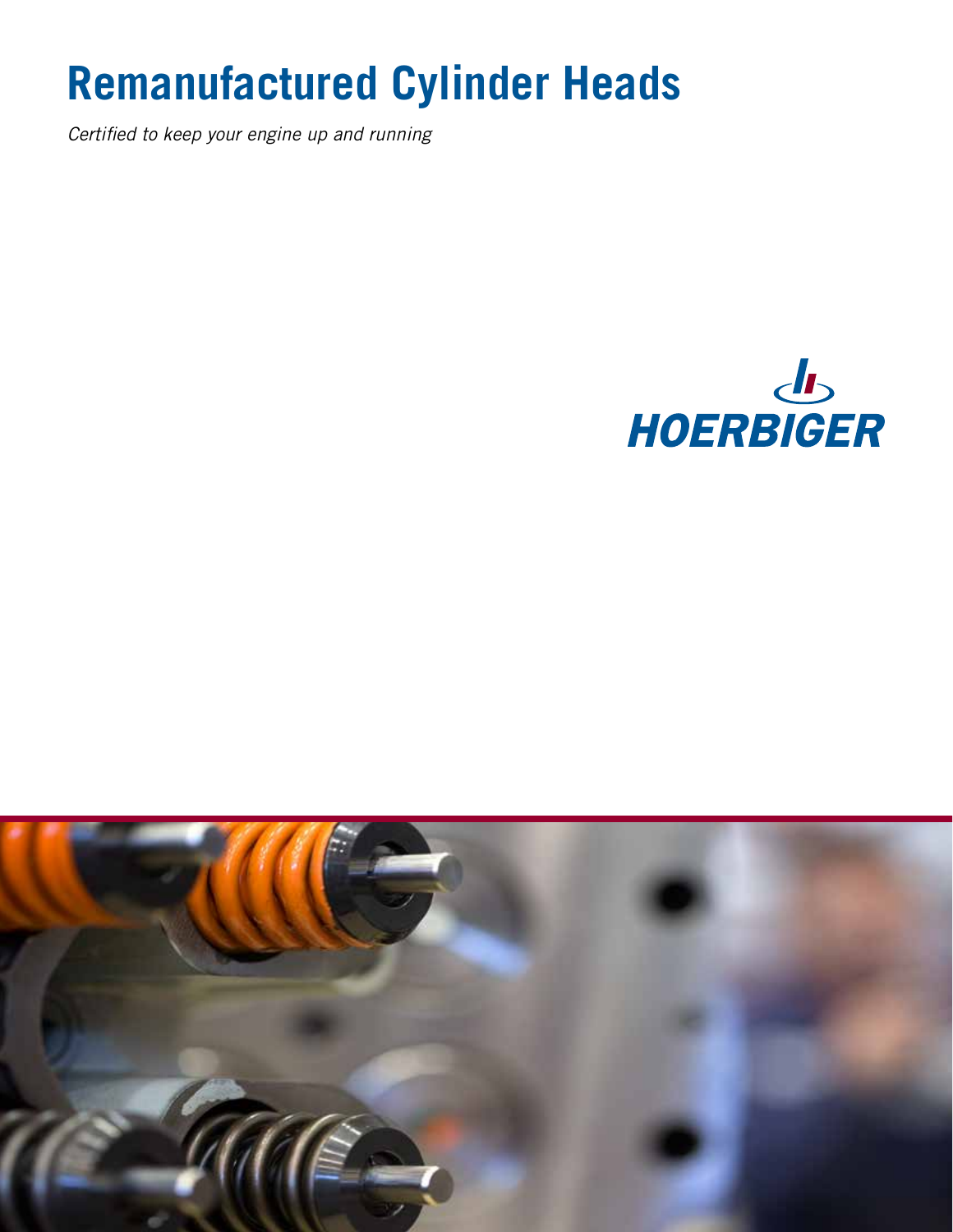#### Highest quality product for our clients

**HOERBIGER stocks an extensive selection of remanufactured parts and components for all lines of popular natural gas engines including Waukesha, Caterpillar, Cummins, White Superior and Arrow. All of our parts are remanufactured to meet OEM specifications and with guaranteed quality. OEM rebuilt service kits are also available and contain all of the required parts that are needed on-hand for scheduled maintenance and repairs. We can even customize your replacement part kits to suit your equipment's needs.**



#### Zero-hour cylinder heads come complete with a 1-year warranty

HOERBIGER remanufactures cylinder heads to the original OEM specification. Cylinders are repaired locally and include the same 1-year OEM warranty.

HOERBIGER also designs and manufactures critical engine components like ignition, fuel admission and control systems that lower exhaust temperatures, reduce emissions and extend the overall life of your gas engines.

- $\blacksquare$  Reduce engine downtime and maximize profitability
- Locally repaired at our remanufacturing facility
- OEM-only genuine parts: our parts and components meet HOERBIGER's own standards following exact specifications
- Same warranty as OEM: HOERBIGER remanufactured parts and components include a 1-year warranty
- Innovations in ignition, fuel admission, air and engine control systems
- $\blacksquare$  Reliability: highly-qualified in-house mechanics, technicians and engineers increase reliability and performance on your equipment
- **Improved cash flow: Core evaluation and credit** within 30 days
- Quick turn around: Once you have found the cylinder that fits your engine, delivery is fast - we ship worldwide

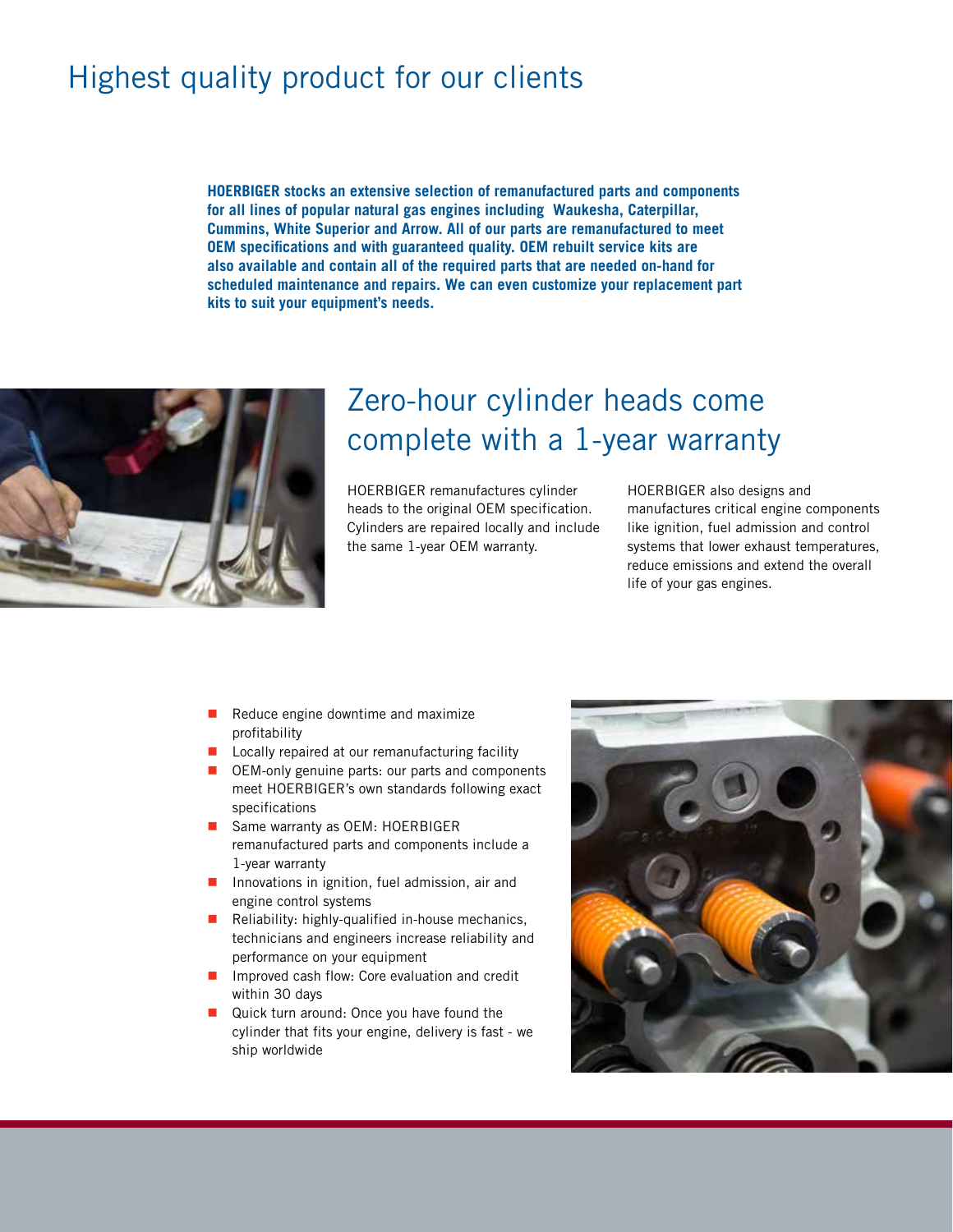## About HOERBIGER Gas Engine Service

#### Who we are

- $\blacksquare$  Specialized gas engine and reciprocating compressor solutions provider in the oil and gas industry
- **Innovative technology, solutions and services to upgrade the** performance level of your gas compression equipment
- Wide range of reliable and efficient products as well as OEM distributor services such as INNIO Waukesha
- **Advanced team of engineering, field service, research and** development expertise and latest information on service and maintenance details
- Official INNIO Waukesha Distributor and Service Provider in 26 countries worldwide
- $\blacksquare$  Increased equipment reliability and efficiency with reduced maintenance costs and downtime
- $\blacksquare$  Technical and product support, engineered product development, shop and field services
- Condition monitoring for compressors and natural gas engines
- $\blacksquare$  Fully equipped repair and maintenance facilities

#### Manufacturers we support

- **Naukesha**
- **Caterpillar**
- **Cummins**
- **NH** White Superior
- **Arrow**

#### Our products & services

- Remanufactured/Exchange Engines & Components
- **Engine Upgrades**
- **INNIO Waukesha New Engines**
- **INNIO Waukesha Certified Technicians**
- **DEM Genuine Parts**
- **Material Stream Agreements**
- **Engine Commissioning Services**
- **Conditioning Monitoring Analysis**